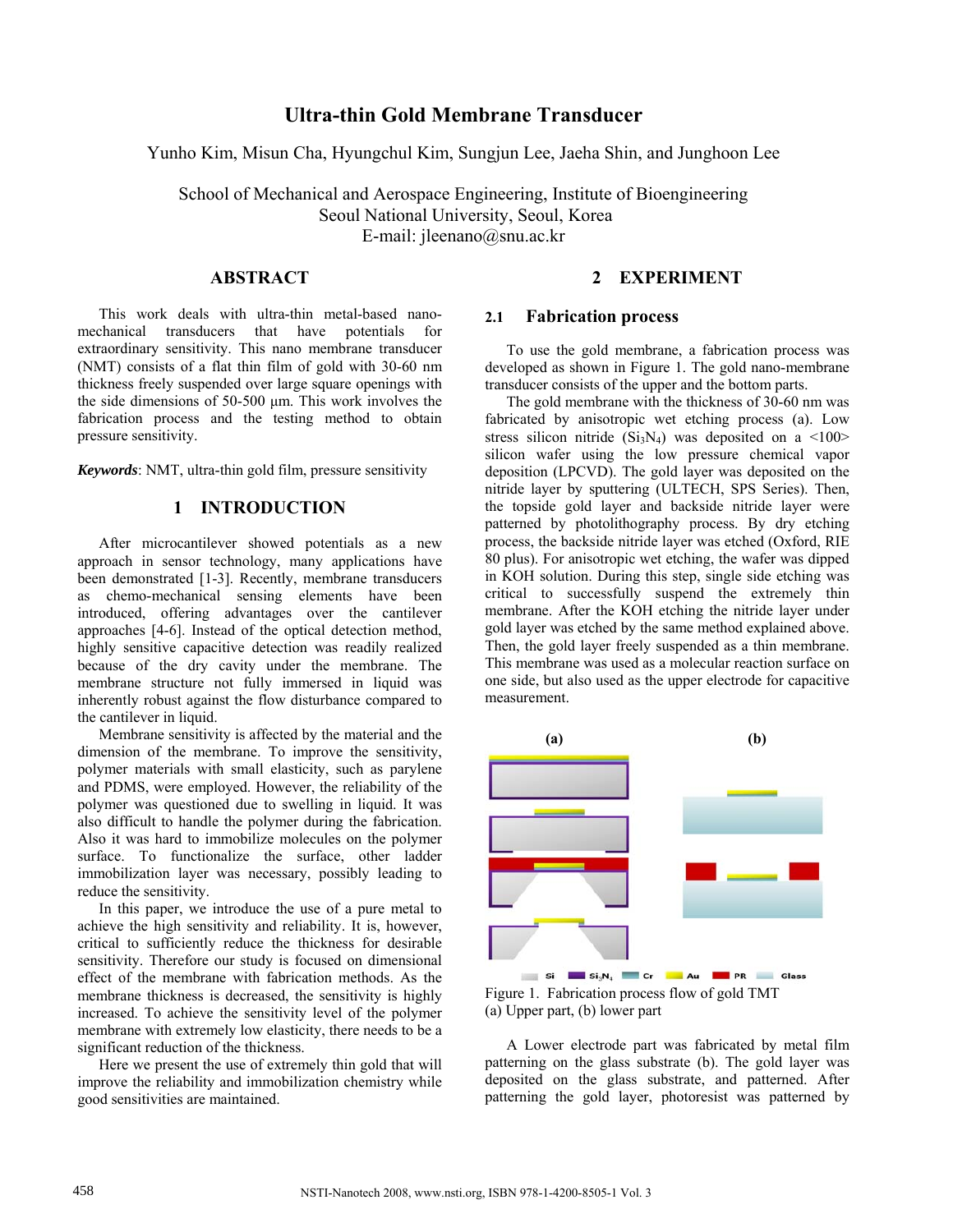photolithography process. The photoresist maintains a gap (1.5 μm) between the upper and the bottom part, creating a capacitor.

#### **2.2 Gold membrane**

Figure 2 shows the gold membrane inspected with a light microscope and a scanning electron microscope (SEM, Hitachi S-4800). The gold membranes are 150 x 150  $\mu$ m<sup>2</sup> and  $200 \times 200 \mu m^2$  in size. Small size membrane under 100  $\times$  100  $\mu$ m<sup>2</sup> was easier to fabricate than larger ones. As the size became larger, the yield of the process decreased. For example, in the case of  $100 \times 100 \mu m^2$  membrane, the yield was over 85 %. However, in the case of  $500 \times 500 \mu m^2$ , the yield was under 40 %.



Figure 2. Microscope & Scanning Electron Microscope (SEM) images of gold membranes. (a),(c) Top-side view (b),(d) Backside view

The upper gold membranes in the top view, (a) and (c), show two overlapped squares. The inner squares represent the freely suspended gold membranes and the outer squares are gold layers on the nitride and silicon substrate. With these observations, it is certain that the ultra-thin membrane was created. The backside view, (b) and (d), clearly show the gold membrane suspended, clean and flat.

#### **2.3 Measurement method**

The upper gold membrane part and bottom electrode part were bonded together with the photoresist spacer that maintained the gap  $(1.5 \mu m)$ . To accurately measure the capacitance between the upper and bottom electrodes, both parts were aligned each other. When the gold membrane deformed, the distance of two electrodes changed. The distance change resulted in the capacitance change which was measured using GLK instruments Model 3000.

We used a compact setup that can exert a hydraulic pressure to the sample. Figure 3 shows the schematic

diagram of the setup. The capacitance change was caused by the deformation of gold membrane due to a small hydraulic pressure. Hydraulic pressure was easy to control, and used as a better choice compared with air pressure system which has a pressure fluctuation large enough to break the fine gold membrane.



Figure 3. Schematic diagram of hydraulic pressure test to measure capacitance change

# **3 MODELING AND ANALYSIS**

If we assume the square gold membrane as a circular plate with edge fixed conditions, the central deflection can be calculated. Figure 4 is a model for capacitance change of the gold membrane deflection. Upper gold membrane part deforms by pressure. The changed in distance between the two metal plates causes the capacitance variation.



Figure 4. Membrane modeling for capacitance change

r: distance from center, R: radius of membrane  $Z(r)$ : gap from the center  $Z(0)$ : central deflection go: initial gap distance between two electrodes  $C<sub>0</sub>$ : initial capacitance between two electrodes ∆C: capacitance change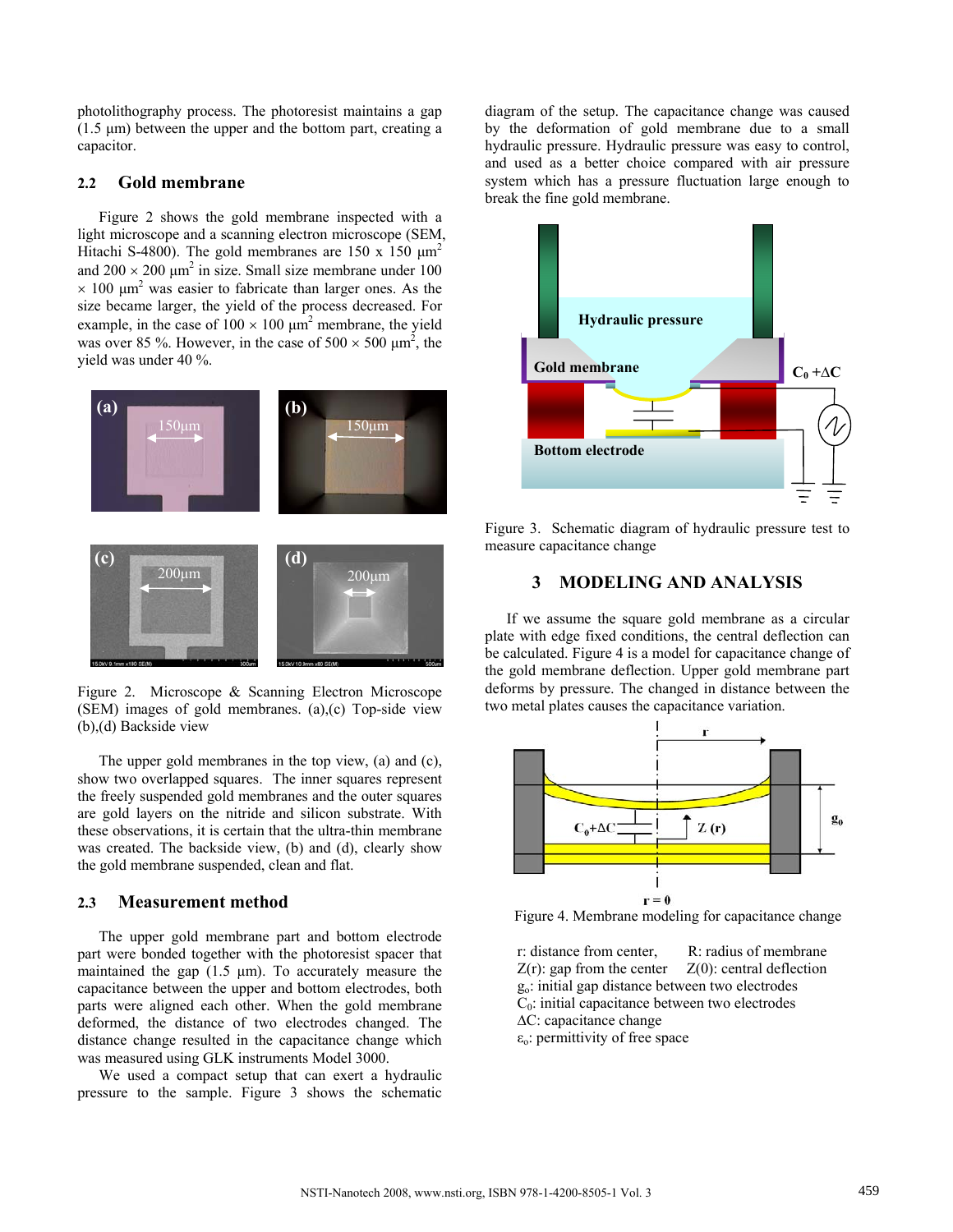In order to meet the clamped boundary condition, the membrane deflection can be expressed as in  $(1)$  with  $Z(0)$ the central deflection, and r the distance from the center.

$$
Z(r) \cong Z(0) \left[ 1 - \left(\frac{r}{R}\right)^2 \right] \tag{1}
$$

The capacitance change due to deflection can be calculated as in (2) using the circular plate deflection.

$$
\Delta C = \int dc = \int_{A} \frac{\varepsilon_0}{g_0 + Z(r)} dA
$$
  
= 
$$
\int_0^{2\pi} \int_0^R \frac{\varepsilon_0}{g_0 + Z(0) \left[1 - \left(\frac{r}{R}\right)^2\right]} r dr d\theta
$$
  
= 
$$
\frac{\pi \varepsilon_0 R^2}{\sqrt{g_0 Z(0)}} \tan^{-1} \sqrt{\frac{Z(0)}{g_0}}
$$
 (2)

#### **4 RESULTS**

The capacitance changes were measured due to the deformation of gold membrane caused by the hydraulic pressure. In that hydraulic test, we added or subtracted a droplet of water by 50 μl at each step. The hydraulic pressure can be calculated from the water height and membrane area. This amount is equivalent to the water head change of 1.7 mm cross sectional area of 91.56 mm<sup>2</sup>. The membrane are varied between  $100 \times 100 \mu m^2$  to  $300 \times$ 300  $\mu$ m<sup>2</sup>. Then, the hydraulic pressure of 50  $\mu$ l water is estimated to 16.7 Pa.



Figure 5. Capacitance changes during the hydraulic pressure test: The volume of water either decreases or increases by 50 μl at each step.

Figure 5 shows the result of test. At every step from 50 s to 250 s, the amount of 50 μl water was subtracted. In this period, total amount of subtracted water was 250 μl and the total capacitance change was 260 fF. In the same manner,

the same amount of 50 μl water was added after 250 s. Also, the amount of water at the initial (at 50 s) and the final (at 400 s) states were the same. This result shows the uniform and discrete changes with respect to the varying pressure.



Figure 6. Capacitance according to hydraulic pressure: The capacitance change is 5 fF at each step

The average value of capacitance per unit amount of droplet, 50  $\mu$ l water was ~5 fF. In Figure 6, the capacitance changed between 0.872 and 0.907 pF when the amount of water varied between 0 to 350 μl. The standard deviation is very small and the capacitance change is linear to hydraulic pressure. The pressure sensitivity calculated using (1) and (2) is 0.3 fF/Pa.

#### **5 DISCUSSION**

The noise signal with current setup is  $\sim 0.5$  fF and accordingly the detectable limit of pressure is  $\sim$  1 Pa which is comparable to the state of the art performance (25 mPa) [8]. However, we believe that the noise limit can be substantially reduced with low noise circuit, and our device can easily challenge the best limit of detection. More importantly, the gold nano membrane offers the structure particularly suitable for molecular monitoring through chemo-mechanical sensing mode. Gold surface has broad range of chemistry useful for immobilizing chemicals. Furthermore gold provides stable chemical properties and structural integrity.